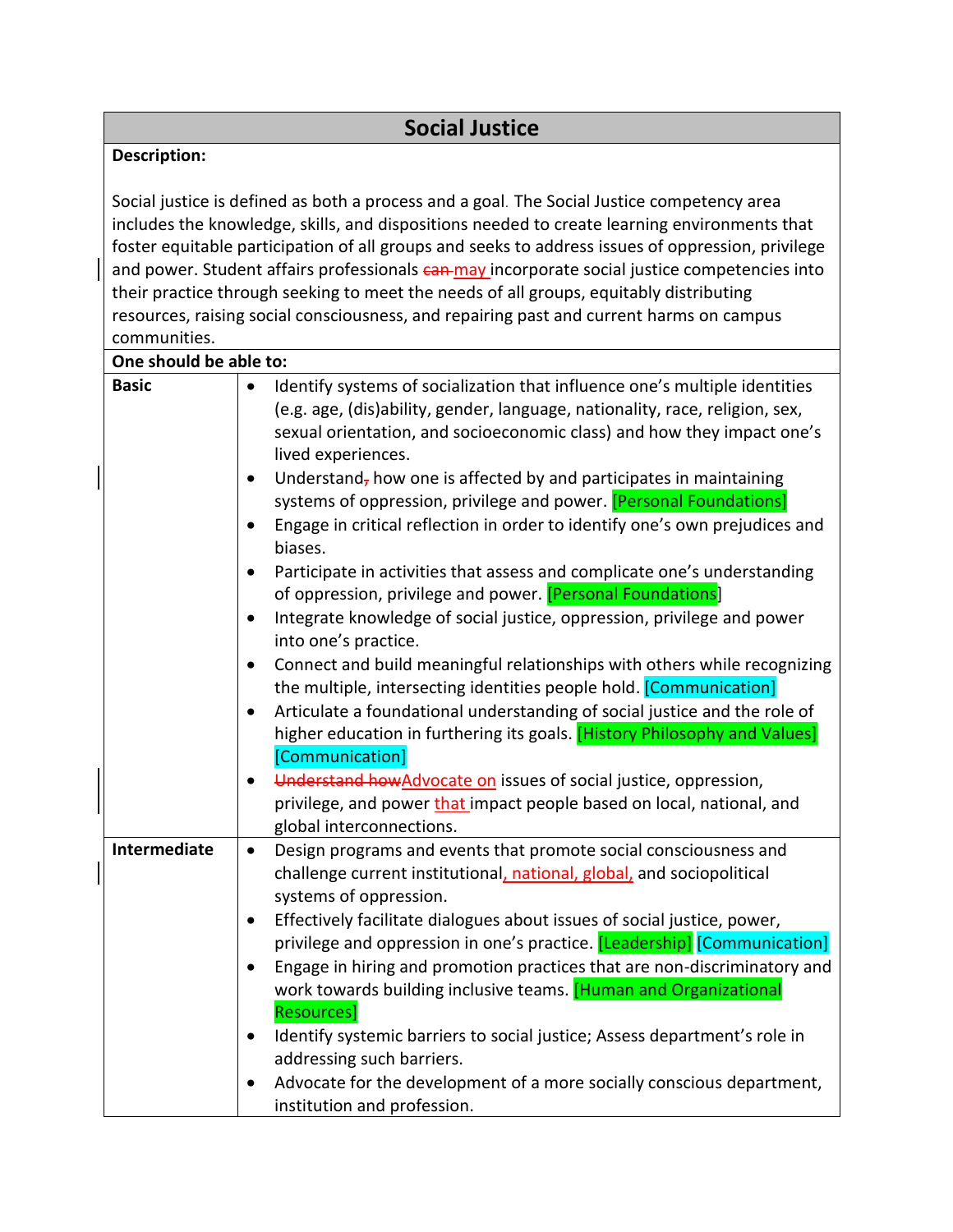|                 | Provide opportunities for others-to reflect and evaluate their-on one's<br>$\bullet$        |
|-----------------|---------------------------------------------------------------------------------------------|
|                 | participation in systems of oppression, privilege and power without                         |
|                 | shaming others. [Leadership]                                                                |
|                 | Provide opportunities for social justice-centered professional<br>$\bullet$                 |
|                 | development.                                                                                |
|                 | Effectively address bias incidents impacting campus communities.                            |
|                 | [Communication]                                                                             |
|                 | Implement appropriate measures to assess the campus climate for<br>$\bullet$                |
|                 | students, staff and faculty.                                                                |
| <b>Advanced</b> | Ensure institutional policies, practices, facilities, structures, systems, and<br>$\bullet$ |
|                 | technologies respect and represent the needs of all people. [LPG]                           |
|                 | Assess the effectiveness of the institution in addressing issues of social<br>$\bullet$     |
|                 | justice, and addressing oppressive barriers that may exist. [AER]                           |
|                 | Take responsibility for the institution's role in perpetuating<br>$\bullet$                 |
|                 | discrimination or oppression.                                                               |
|                 | Advocate for social justice values in institutional mission, goals, and<br>$\bullet$        |
|                 | programs.                                                                                   |
|                 | Create ongoing strategic plans for the continued development of<br>$\bullet$                |
|                 | inclusive initiatives and practices throughout the institution.                             |
|                 | Link individual and departmental performance indicators with<br>$\bullet$                   |
|                 | demonstrated commitment to social justice.                                                  |
|                 | Provide consultation to other units, divisions, or institutions on strategies<br>$\bullet$  |
|                 | to dismantle systems of oppression, privilege and power on campus.                          |
|                 | [Collaboration]                                                                             |
|                 | Foster and promote an institutional culture that supports the free and<br>$\bullet$         |
|                 | open exchange of ideas and beliefs, and where issues of oppression,                         |
|                 | privilege and power are identified and addressed. [Leadership]                              |
|                 | Demonstrate institutional effectiveness in addressing critical incidents of<br>$\bullet$    |
|                 | discrimination that impact the institution. [Ethical Professional Practice]                 |
|                 | Ensure campus resources are distributed equitably and adequately meet                       |
|                 | the needs of all campus communities.                                                        |
|                 | Implement appropriate measures to assess the campus climate for                             |
|                 | students, staff and faculty.                                                                |
|                 |                                                                                             |

Expectations for Competency Area Review:

- Consult relevant literature and research in the competency area
- Use track changes in a digestible format need to be ready for public consumption
- Develop a parking lot for big questions that the group needs to consider
- Individual and organizational lenses as well as dominant group narrative
- As you look at the competencies, make sure that we are also looking at collaboration/partnership, communication, globalism, sustainability (little t threads) [Highlighted in blue]